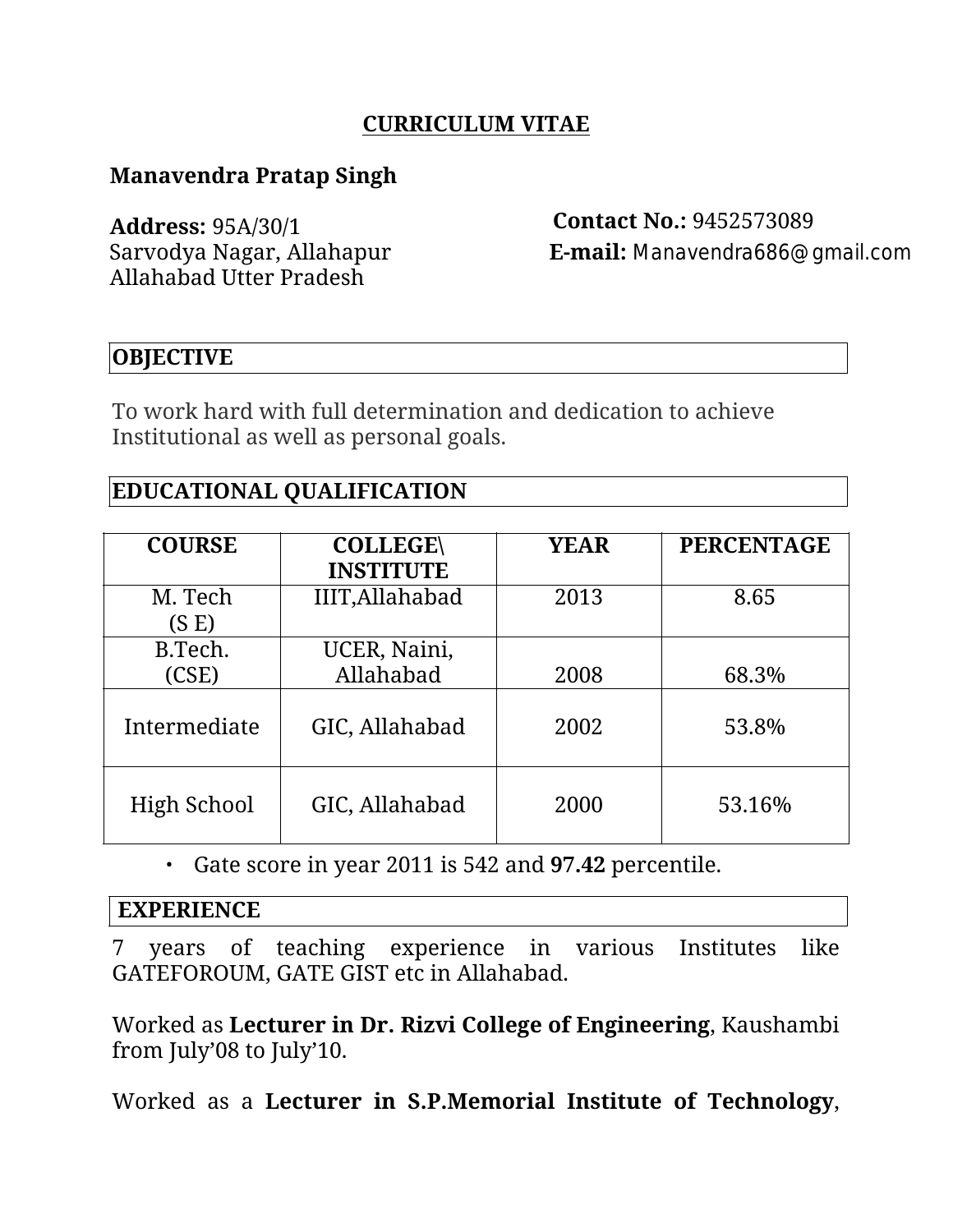Kaushambi from July'10 to May'11.

Worked as **Asst. Prof. in UCEM Allahabad,** From July'13 to December' 4 till.

Currently working as **Asst. Prof. In SIET Allahabad, From** January '14 to till now.

## **PUBLICATIONS**

1. Presented a paper entitled **"Identifying relative patterns of cancer disease"** in **National Seminar** on Data Mining In Healthcare, held at IIIT-Alllahabad, organized by joint collaboration of **IIIT-Allahabad** and **Counsel of Scientific and Industrial Research,** New Delhi, in 2013.

2. Presented apaper entitled **"Role of Biomarkers Healthcare for Identification and Prediction of Diabetes- A Preventive Measure"** in **National Seminar** on Data Mining In Healthcare, held at IIIT-Alllahabad, organized by joint collaboration of IIIT**-Allahabad** and **Counsel of Scientific and Industrial Research**, New Delhi, in 2013.

# **PROJECT/THESIS**

| <b>Thesis Title</b> | : Identifying relative patterns of cancer disease  |  |
|---------------------|----------------------------------------------------|--|
| <b>Tool</b>         | : Mat Lab                                          |  |
| <b>Duration</b>     | : During $3^{rd}$ and $4^{th}$ semester of M. Tech |  |

**Thesis Description** : Over all research and study related with determining relative patterns of cancer disease and identifying class label of new patients on the basis of their attribute value they belongs for low risk high risk or medium risk category of cancer disease.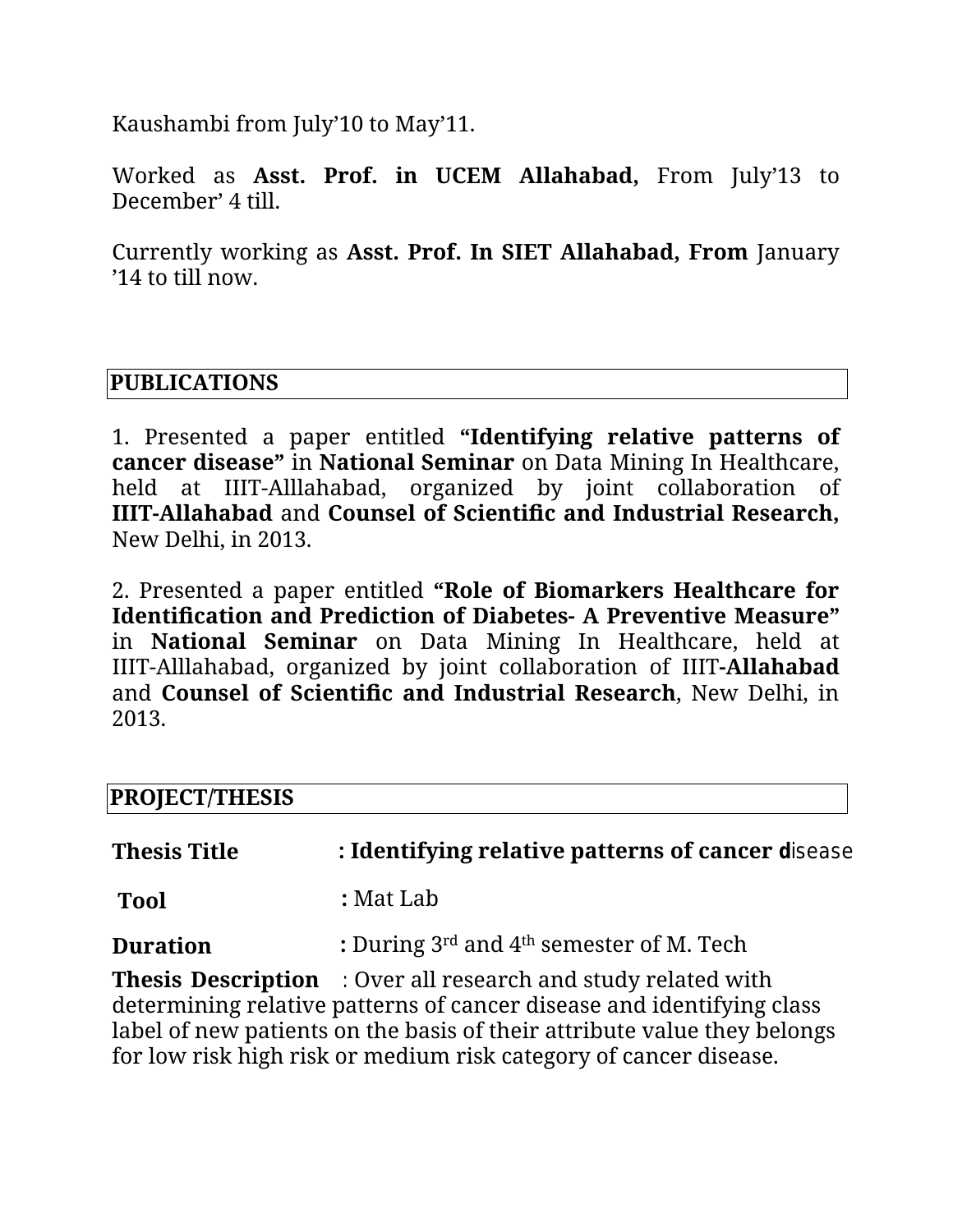| <b>Project:</b>                               |                                                                                       |  |  |
|-----------------------------------------------|---------------------------------------------------------------------------------------|--|--|
| <b>Project Title</b>                          | : Employee Record Management                                                          |  |  |
| <b>Technology</b>                             | : ASP.NET, SQL Server                                                                 |  |  |
| <b>Duration</b><br><b>Project Description</b> | : During VIII semester of B. Tech<br>: It was a office automation system, by which we |  |  |
|                                               | can store, retrieve, modify and many more                                             |  |  |
|                                               | Information of employee of the organization                                           |  |  |

# **AREAR OFINTEREST**

C, Data Structure, Design and Analysis of Algorithms, Data Mining

# **PERSONAL DETAILS:**

| <b>Father's Name</b>   | $\ddot{\cdot}$       | Mr.B.S.Singh                            |
|------------------------|----------------------|-----------------------------------------|
| <b>Sex</b>             | $\ddot{\phantom{a}}$ | Male                                    |
| <b>Marital Status</b>  | $\ddot{\cdot}$       | Single                                  |
| <b>Nationality</b>     |                      | Indian                                  |
| Date of Birth          | $\ddot{\cdot}$       | Dec 25, 1985                            |
| <b>Hobbies</b>         | $\ddot{\cdot}$       | <b>Playing Cricket, Watching Movies</b> |
| <b>Languages Known</b> | $\ddot{\cdot}$       | English, Hindi.                         |